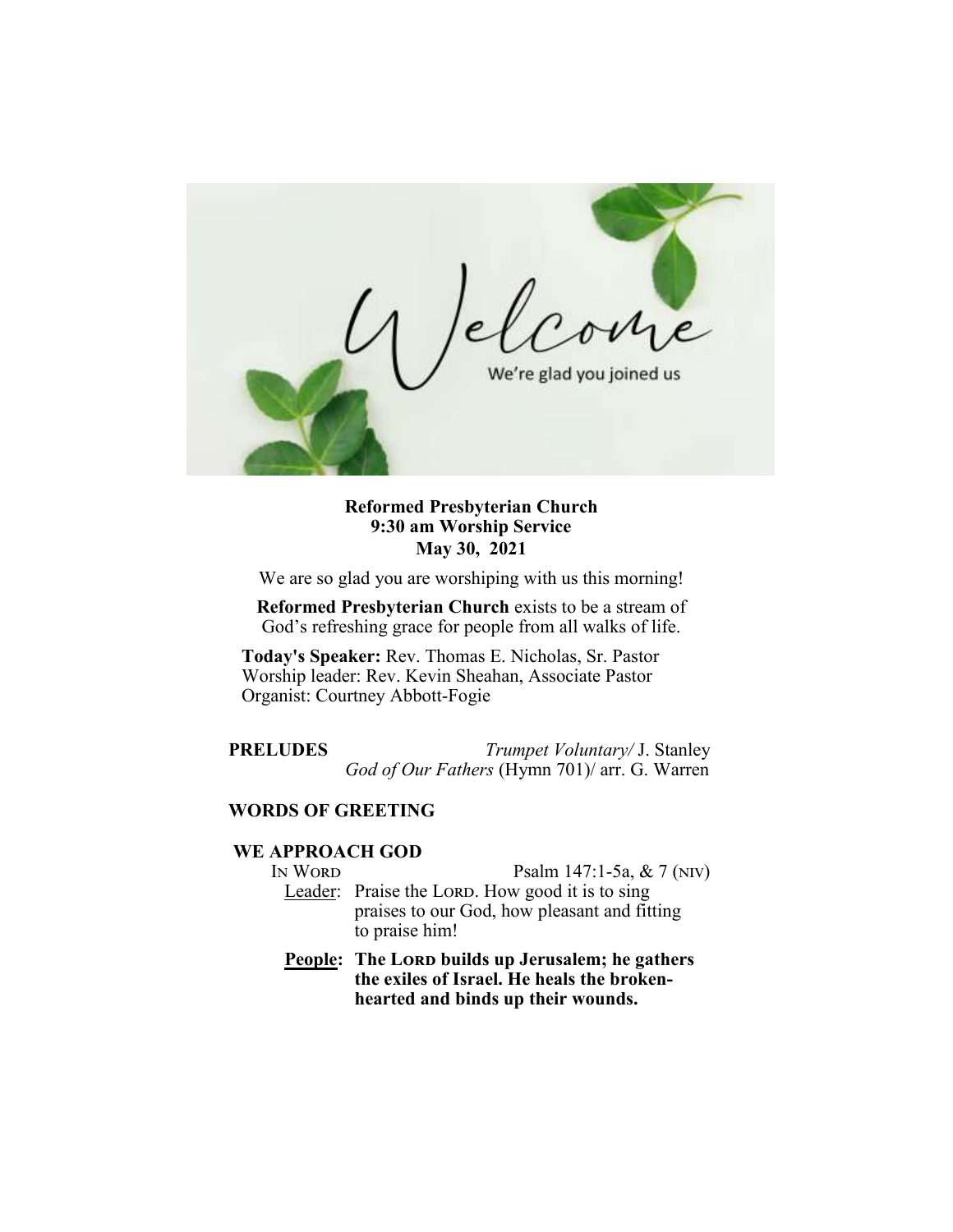Leader: He determines the number of the stars and calls them each by name. Great is our Lord and mighty in power;

### **People:** Sing to the LORD with thanksgiving; make **music to our God on the harp.**

IN PRAYER

### **\*WE PRAISE OUR GOD**

HYMN OF PRAISE 535 *O the Deep, Deep Love of Jesus!* 

### **WE CONFESS OUR FAITH** Colossians 3:12-17 (NIV)

Leader: Therefore, as God's chosen people, holy and dearly loved,

### **People: Clothe yourselves with compassion, kindness, humility, gentleness and patience.**

- Leader: Bear with each other and forgive whatever grievances you may have against one another. Forgive as the Lord forgave you.
- **People: And over all these virtues put on love, which binds them all together in perfect unity.**
- Leader: Let the peace of Christ rule in your hearts, since as members of one body you were called to peace. And be thankful.

### **People: Let the word of Christ dwell in you richly as you teach and admonish one another with all wisdom, and as you sing psalms, hymns and spiritual songs with gratitude in your hearts to God.**

- Leader: And whatever you do, whether in word or deed, do it all in the name of the Lord Jesus,
- **People: Giving thanks to God the Father through him.**

### **\*WE EXALT OUR LORD**

WORSHIP SONGS **I** Stand Amazed  *Oh How He Loves You and Me*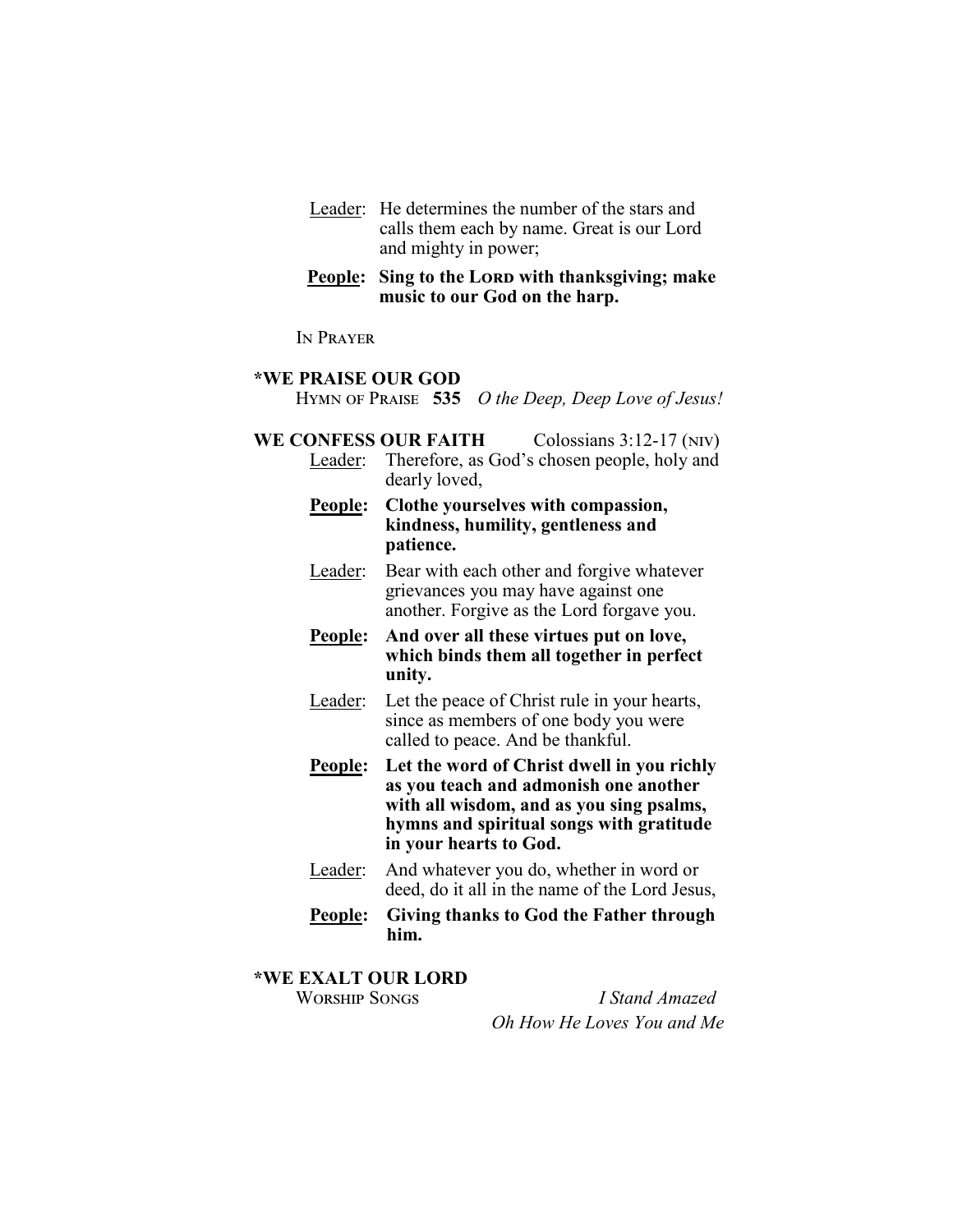Leader: Love is patient, love is kind. It does not envy, it does not boast, it is not proud. It is not rude, it is not self-seeking, it is not easily angered, it keeps no record of wrongs. Love does not delight in evil but rejoices with the truth. It always protects, always trusts, always hopes, always perseveres. Love never fails. I Corin. $13:4-8a$  (NIV)

 *Hallelujah for the Cross* 

### **WE GREET ONE ANOTHER**

WELCOME TO VISITORS

### WE SEEK GOD'S FACE Prayers of God's People

# **WE HEAR GOD'S WORD**

Col. 1:17-19; Eph. 5:21-27 ( $NIV$ )

SERMON **At the Center of Marriage** 

 Colossians: The Sufficiency of Christ Rev. Thomas E. Nicholas

# **\*WE GO FORTH TO SERVE**

HYMN OF RESPONSE 638

*Savior, Thy Dying Love Thou Gavest Me* 

\*WORDS OF PEACE ANNOUNCEMENTS<br>POSTLUDE

*Sing Praise to God/L. Smith*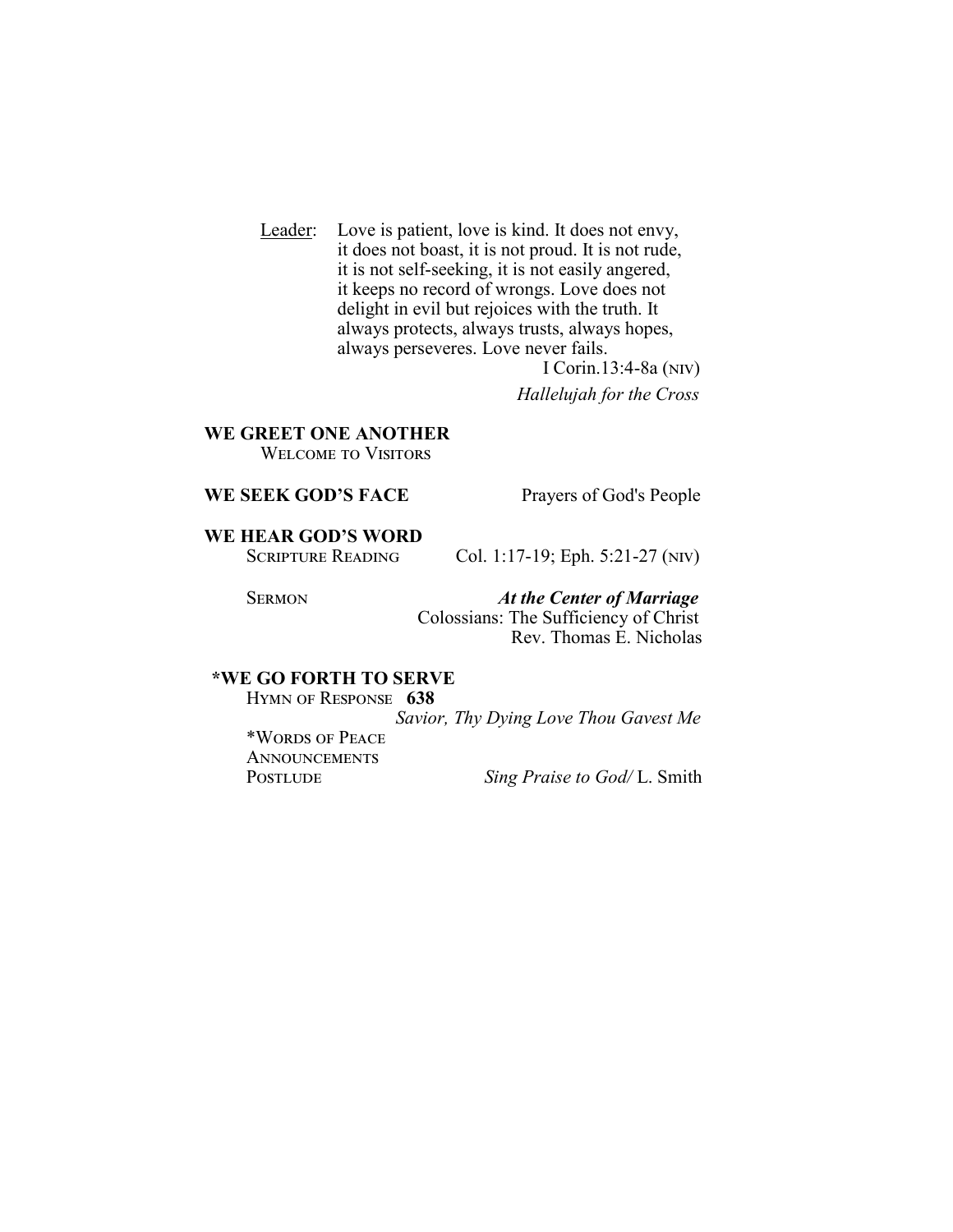### **SONG LYRICS**



### *535**O the Deep, Deep Love of Jesus!*

O the deep, deep love of Jesus, vast, unmeasured, boundless, free; Rolling as a mighty ocean in its fullness over me. Underneath me, all around me, is the current of Thy love Leading onward, leading homeward to Thy glorious rest above!

O the deep, deep love of Jesus, spread His praise from shore to shore! How He loveth, ever loveth, changeth never, nevermore: How He watches o'er His loved ones, died to call them all His own; How for them He intercedeth, watcheth o'er them from the throne.

O the deep, deep love of Jesus, love of every love the best: 'Tis an ocean vast of blessing, 'tis a haven sweet of rest. O the deep, deep love of Jesus! 'Tis a heav'n of heav'ns to me; and it lifts me up to glory, for it lifts me up to Thee.

*O the Deep, Deep Love of Jesus!*, Words by Samuel Trevor Francis, Music by Thomas John Williams ©Public Domain CCLI License # 79597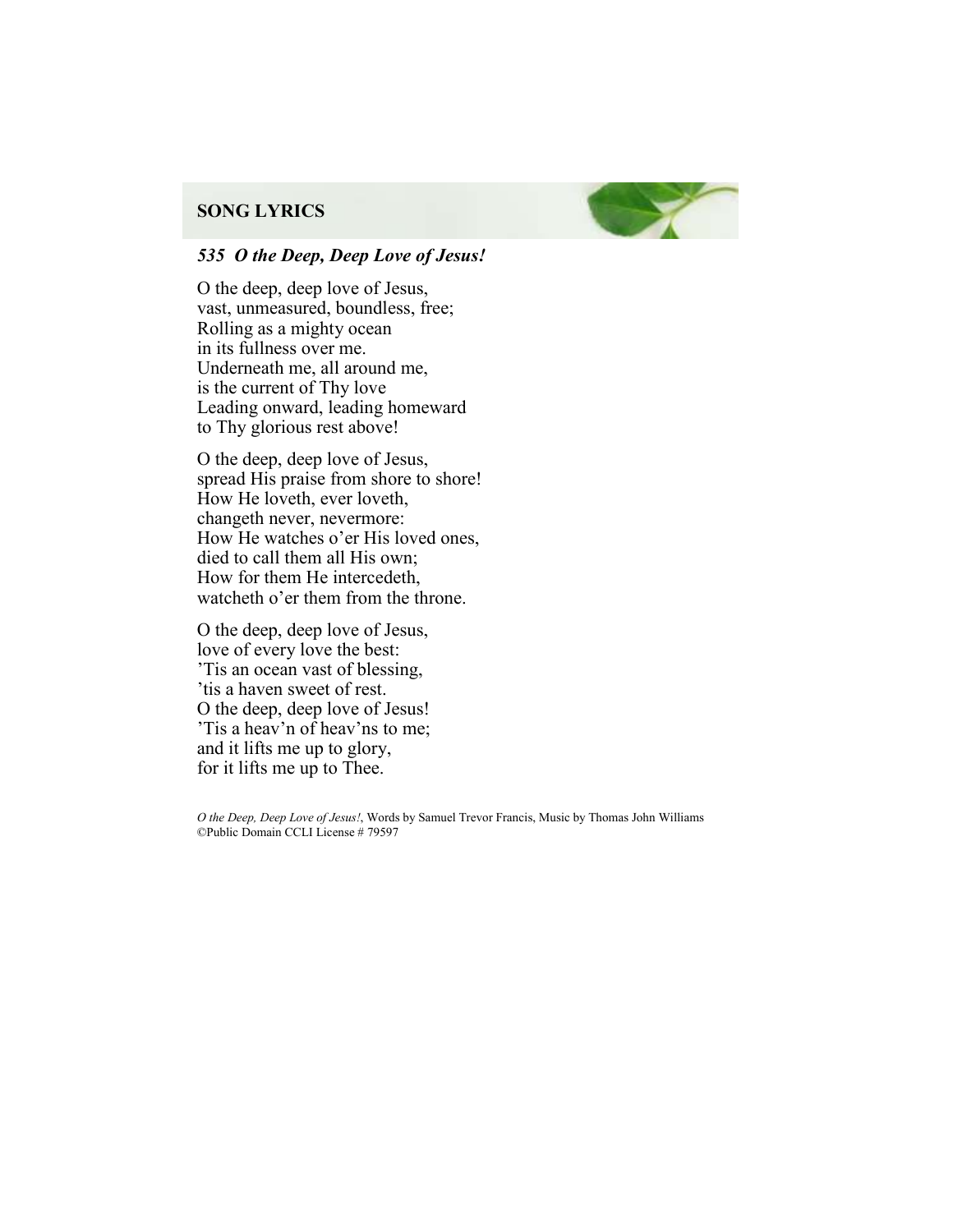### *I Stand Amazed (My Saviour's Love)*

I stand amazed in the presence Of Jesus the Nazarene And wonder how He could love me A sinner condemned unclean

How marvelous how wonderful And my song shall ever be How marvelous how wonderful Is my Saviour's love for me

He took my sins and my sorrows He made them His very own He bore the burden to Calvary And suffered and died alone

How marvelous how wonderful And my song shall ever be How marvelous how wonderful Is my Saviour's love for me

When with the ransomed in glory His face I at last shall see 'Twill be my joy through the ages To sing of His love for me

How marvelous how wonderful And my song shall ever be How marvelous how wonderful Is my Saviour's love for me

CCLI Song # 25297 Charles Hutchinson Gabriel © Words: Public Domain Music: Public Domain For use solely with the SongSelect® Terms of Use. All rights reserved. www.ccli.com CCLI License # 79597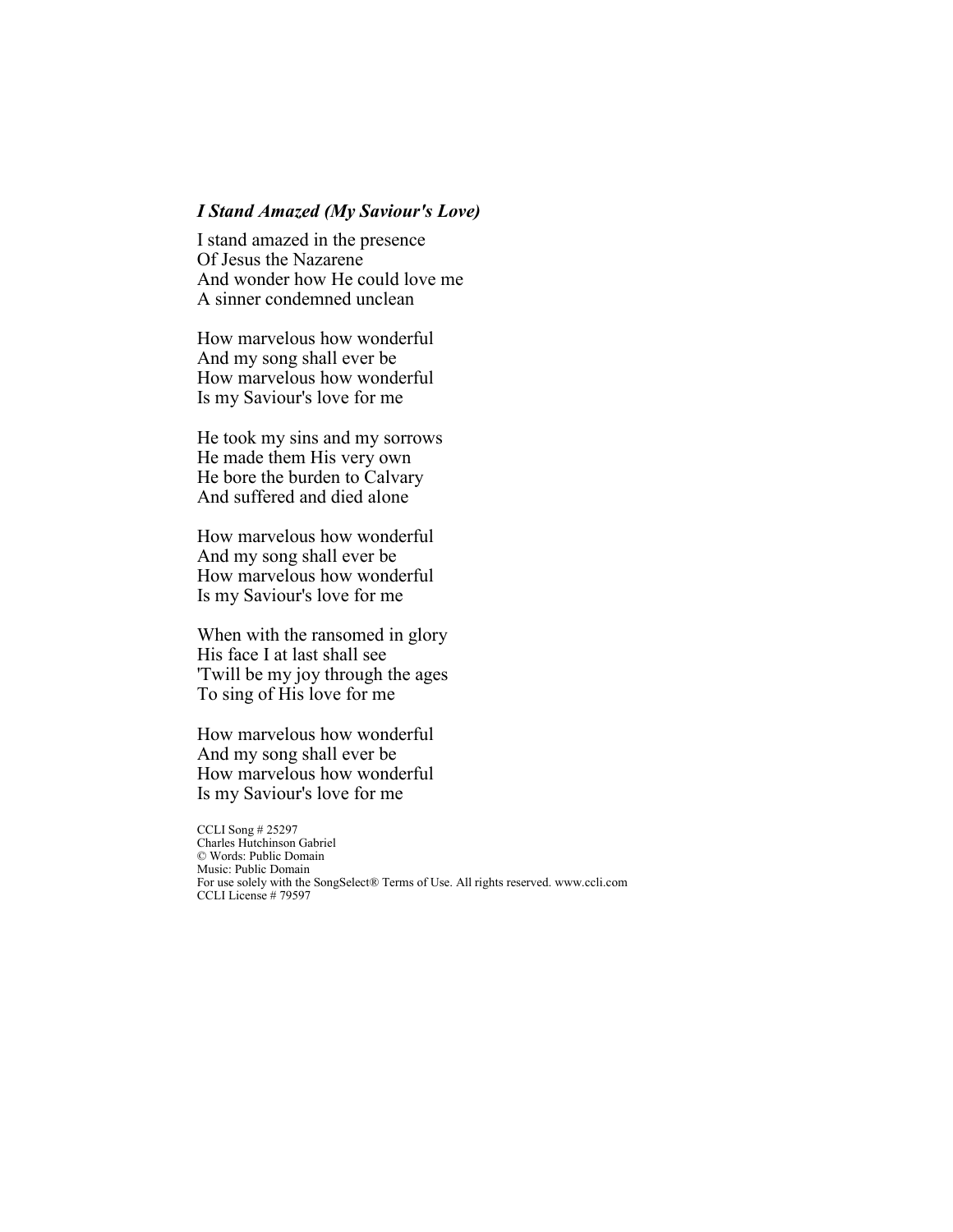### *Oh How He Loves You And Me*

Oh how He loves you and me Oh how He loves you and me He gave His life What more could He give Oh how He loves you Oh how He loves me Oh how He loves you and me

Jesus to Calv'ry did go His love for sinners to show What He did there Brought hope from despair Oh how He loves you Oh how He loves me Oh how He loves you and me

CCLI Song # 15850 Kurt Kaiser © 1975 Curb Word Music (Admin. by WC Music Corp.) For use solely with the SongSelect® Terms of Use. All rights reserved. www.ccli.com CCLI License # 79597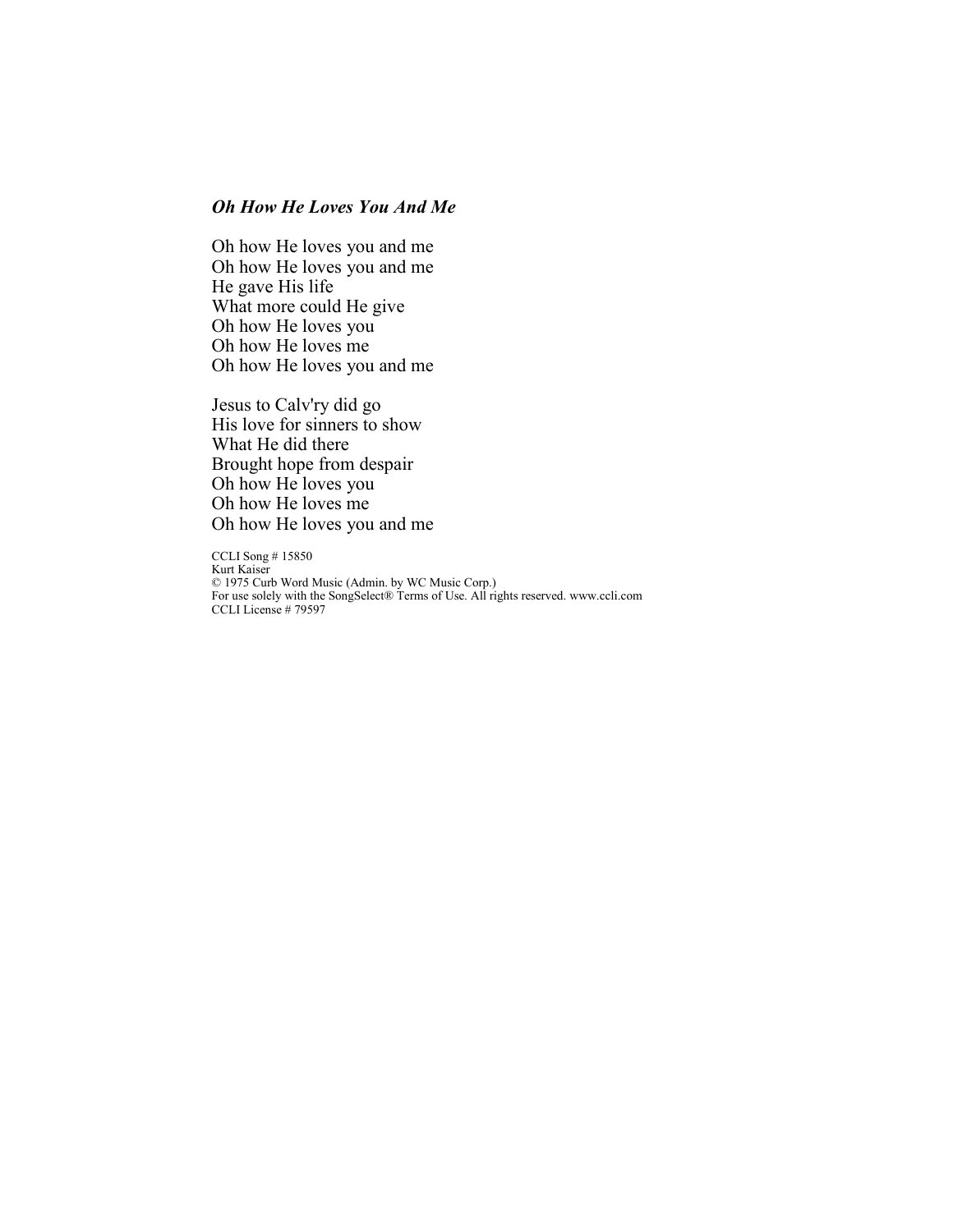#### **Hallelujah For The Cross**

Up to the hill of Calvary My Savior went courageously And there He bled and died for me Hallelujah for the cross… And on that day the world was changed A final perfect lamb was slain Let earth and heaven now proclaim: "Hallelujah for the cross!"

Hallelujah for the war He fought Love has won, death has lost Hallelujah for the souls He bought Hallelujah for the cross!

What good I've done could never save My debt too great for deeds to pay But God, my Savior made a way Hallelujah for the cross… A slave to sin my life was bound But all my chains fell to the ground When Jesus' blood came flowing down Hallelujah for the cross!

Hallelujah for the war He fought Love has won, death has lost Hallelujah for the souls He bought Hallelujah for the cross! *Instrumental*  And when I breathe my final breath I'll have no need to fear that rest This hope will guide me into death: Hallelujah for the cross!

Hallelujah for the war He fought Love has won, death has lost Hallelujah for the souls He bought Hallelujah for the cross!

Hallelujah for the war He fought Love has won, death has lost Hallelujah for the souls He bought Hallelujah for the cross… Hallelujah for the cross…Hallelujah for the cross!

*Hallelujah for the Cross*, Words and Music by Ross King | Todd Wright © 2012 Simple Tense Songs (Admin. by BMG Rights Management [c/o Music Services, Inc.]) CCLI License # 79597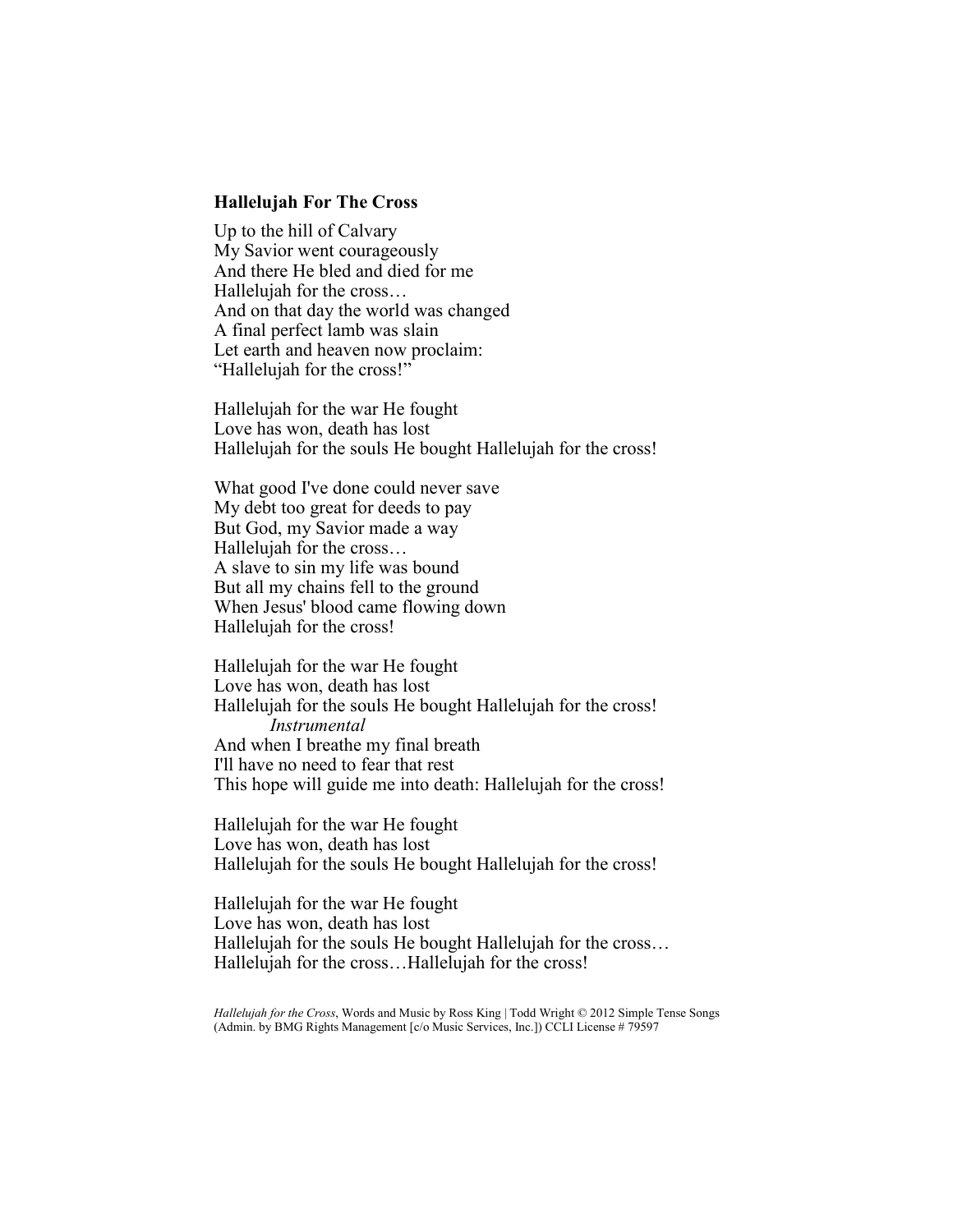### **Savior, Thy Dying Love Thou Gavest Me**

Savior, Thy dying love Thou gavest me. Nor should I aught withhold, dear Lord, from Thee. In love my soul would bow, my heart fulfill its vow, Some off'ring bring Thee now, something for Thee.

O'er the blest mercy seat, pleading for me, upward in faith I look, Jesus, to Thee. Help me the cross to bear, Thy wondrous love declare, Some song to raise, or prayer, something for Thee.

Give me a faithful heart, guided by Thee. That each departing day henceforth may see Some work of love begun, some deed of kindness done, Some wand'rer sought and won, something for Thee.

All that I am and have, Thy gifts so free, ever in joy or grief, my Lord, for Thee; And when Thy face I see, my ransomed soul shall be Through all eternity, offered to Thee.

*Savior, Thy Dying Love Thou Gavest Me*, Words by S. Dryden helps, Music by Robert Lowry ©Public Domain CCL License # 79597